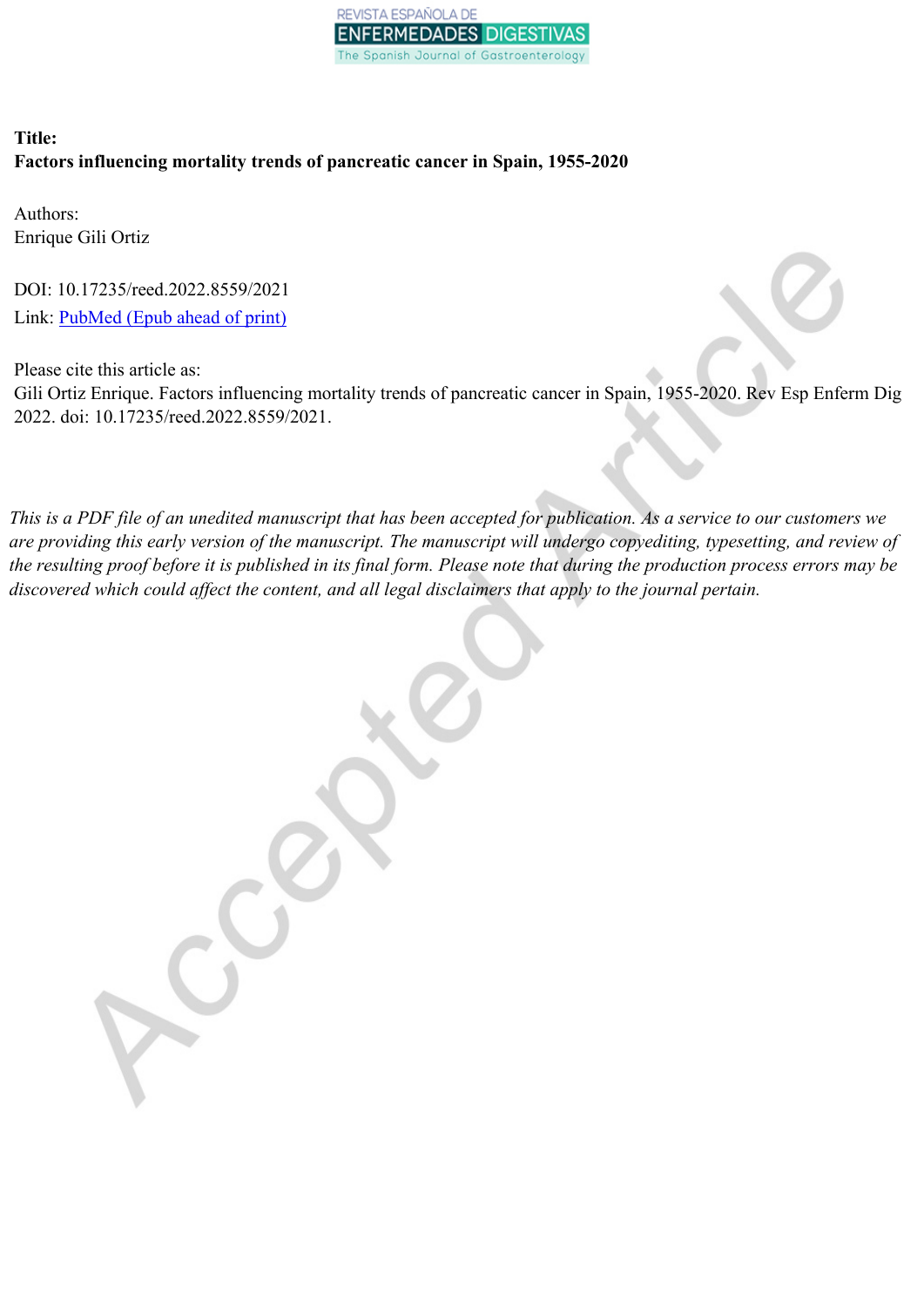

## **Factors influencing mortality trends of pancreatic cancer in Spain, 1955-2020**

**Short title:** Mortality trends of pancreatic cancer in Spain

**Author:** Enrique Gili-Ortiz. MD.

## **Correspondence:**

Servicio de Anestesiología y Reanimación Hospital Can Misses c/Corona s/n, 07800-Ibiza, Balearic Islands, Spain. T. 637721333 **egiliort@gmail.com**

## **Abstract**

Objectives: The aim of this study is to analyse the trends of pancreatic cancer mortality in Spain during the period 1955-2020 in both genders and every age group, trying to describe the changes in the prevalence of some risk factors and their possible influence on mortality.

Methods: Direct standardized mortality rates were calculated using the World Standard Population 2000-2025 and Joinpoint analysis was performed for age-specific and age-standardized mortality trends for the period 1955-2020.

Results: Mortality rates increased with age in both genders, with a marked increase in older groups. During 2020, 71.5% of male deaths and 81.5% of female deaths by pancreatic cancer occurred among those aged 65 years or more. Spanish National Health Surveys since 1987 show decreasing trends in daily smoking, but striking increases in obesity and diabetes mellitus rates in both genders, and rates of daily smoking and obesity are remarkably higher among disadvantaged social classes.

Conclusions: Pancreatic cancer mortality rates have increased uninterruptedly in Spain during the last decades. Increasing trends in obesity and diabetes mellitus, particularly among males, and the different prevalence of obesity and smoking according to social class are public health problems of great concern. Smoking and obesity are potentially avoidable risk factors, so, educational programs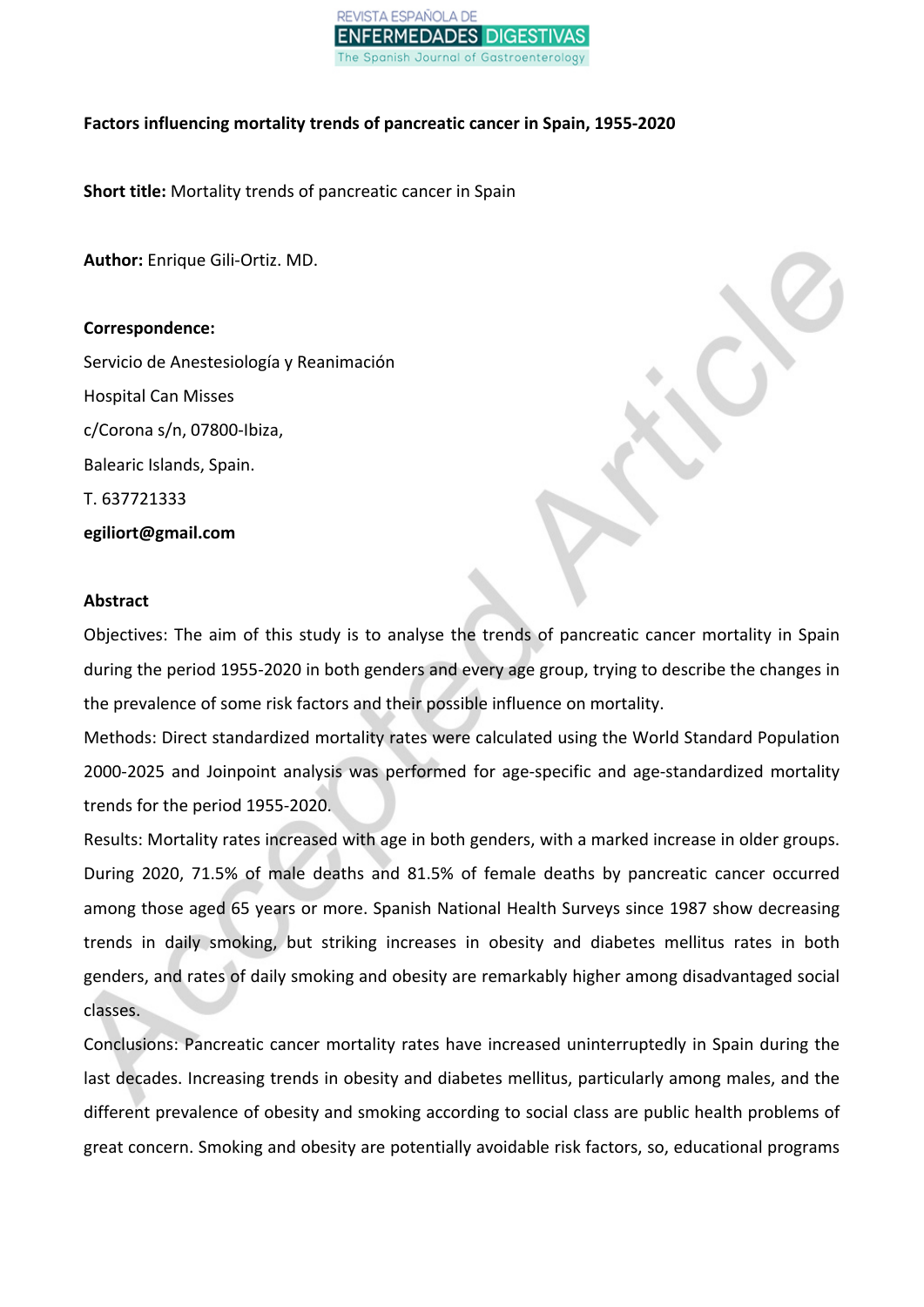

and legislative measures should be implemented more widely, such as programs of eradication of smoking, healthy nutrition and physical exercise, and would be applied more intensively in the most disadvantaged social classes.

**Key words:** Pancreatic cancer. Trends. Incidence. Mortality. Spain. Risk factors.

#### **INTRODUCTION**

Pancreatic cancer caused 496,000 new cases and 466,000 deaths in the world in 2019 (2.6% of all new cases of cancer and 4.7% of all cancer deaths) and was the seventh leading cause of cancer death in both genders (1). It has been estimated that in Spain in 2021 there will be 4,571 new cases among men (2.88% of all new cases of cancer among men) and 4,126 new cases among women (3.52% of all new cases of cancer among women), with low five-year survival rates worldwide (rates in Spain of 6.7% in men and 9.6% in women) (2).

Risk factors for pancreatic cancer are largely unknown but major risk factors for developing pancreatic cancer include family history (3, 4, 5), obesity (6, 7, 8, 9, 10), type 2 diabetes (5, 8, 11), smoking (5, 6, 12, 13) and age (14, 15). Other risk factors are chronic pancreatitis and some gene mutations (5, 6, 14). Some studies show that appropriate consumption of fresh fruit and vegetables may protect against pancreatic cancer (16).

Globally, the worldwide number of deaths and incident cases caused by pancreatic cancer has more than doubled from 1990 to 2017 (15), and in some countries it is projected to become the secondleading cause of cancer-related mortality by 2030 (6, 17).

These increasing incidence trends are attributed to remarkable changes in the prevalence of the aforementioned risk factors in developed countries, as aging of population and increasing rates of obesity and diabetes mellitus (DM) (18, 19). During the last decades there have been notable changes in the prevalence of these risk factors in Spain, first with an increase in the prevalence rate of smokers, and later a decrease in tobacco consumption, but also with striking increases in the prevalence of obesity and DM, all this together with a progressive aging of the population (20). The aim of this study is to analyse the trends of pancreatic cancer mortality in Spain during the period 1955-2020 in both genders and every age group, trying to describe the changes in the prevalence of some risk factors and their possible influence on mortality, in an attempt to identify the most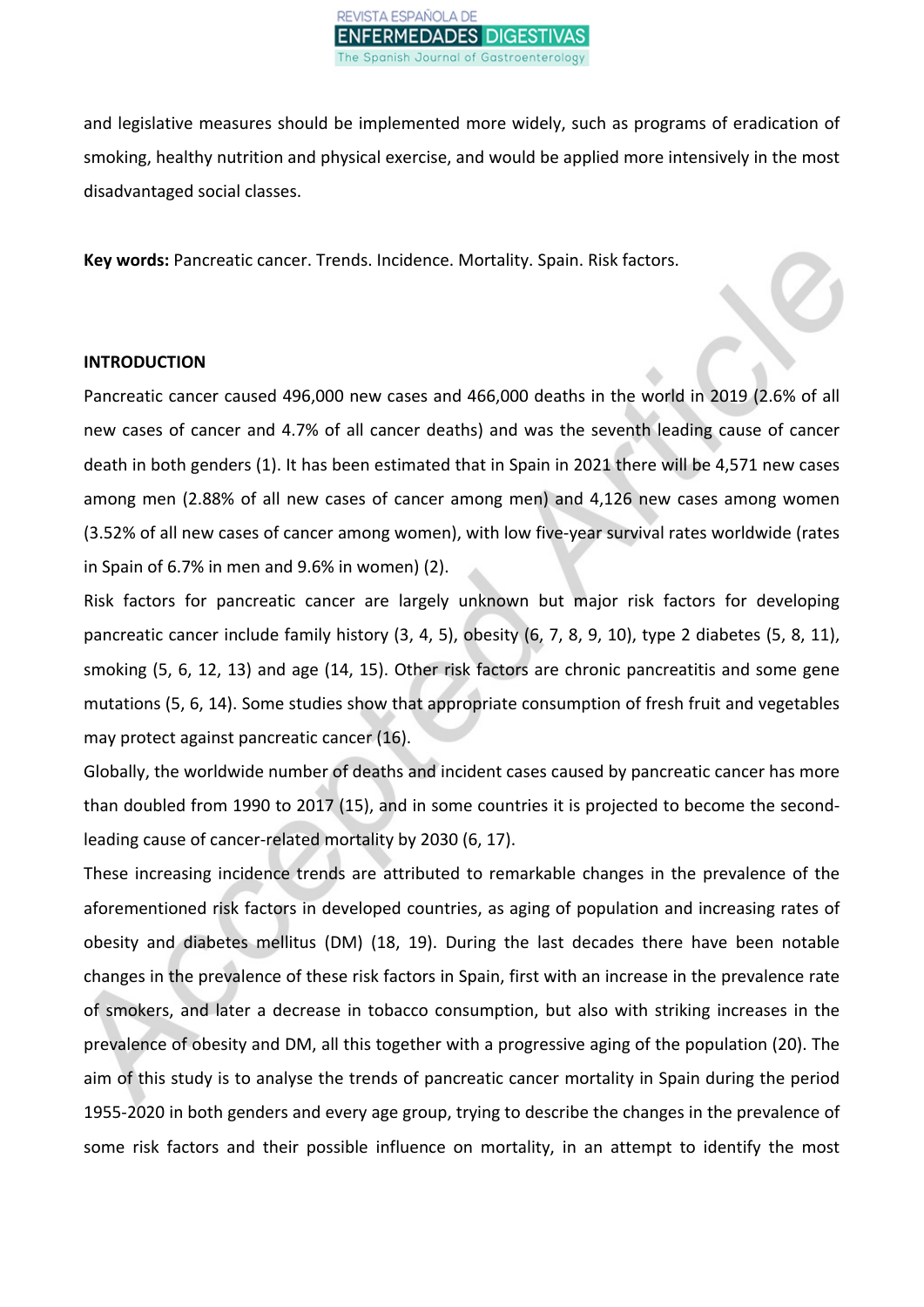

appropriate measures to reduce the frequency and lethality of this tumour.

#### **MATERIAL AND METHODS**

Spanish population and mortality data were retrieved from the Spanish National Statistics Institute ("Instituto Nacional de Estadística", INE) online public databases (21). The code used for the period 1955-1998 was 157 ( $7<sup>th</sup>$ ,  $8<sup>th</sup>$  and  $9<sup>th</sup>$  Revision of the International Classification of Diseases (ICD7, ICD8 and ICD9) and code for the period 1999-2020 was C25 (10th Revision of the International Classification of Diseases (ICD10)).

Mortality and resident population data for males and females were stratified yearly by 18 five-year age groups (from 0-4 years to 85 years or more). Total and sex-specific death rates for each quinquennial age group were computed for every calendar year and expressed as rates per 100,000 persons-years.

All ages-standardized mortality rates and truncated at 30-84 years per 100,000 persons-years were computed using the direct method and the WHO World Standard Population 2000-2025. 3-year moving averages were used to plot the age standardized mortality rates.

Joinpoint regression models were used for trend analysis (allowing up to three joinpoints), to identify significant changes in the linear slope (on a log scale) of age-standardized mortality rates and truncated standardized mortality rates over the period 1955-2020 (22). Annual percent change (APC) was estimated for each trend segment identified by the model and Average annual percent change (AAPC) was estimated for the whole period (23). Increases or declines were considered to occur when the slope of the trend was found to be statistically different from zero (two-tailed p < .05).

Results of National Health Surveys (NHS) from 1987, 1993, 1995, 1997, 2001, 2003, 2006, 2011, 2014 and 2017 were obtained from Spanish Ministry of Health, Consumption and Social Welfare (24). Data of daily smoking prevalence by age and gender, and obesity (defined as Body Mass Index (BMI)>=30.0 kg/m<sup>2</sup>), and its distribution by social class were also obtained from NHS Ministry's public databases.

The Ministry uses a classification of Social Class for their National Health Surveys, where Social Class I: Directors and managers of establishments with 10 or more employees and professionals traditionally associated with university degrees, and Social Class VI: Unskilled workers. In this study a comparison was made between Social Class I (higher) and Social Class VI (lowest) for two risk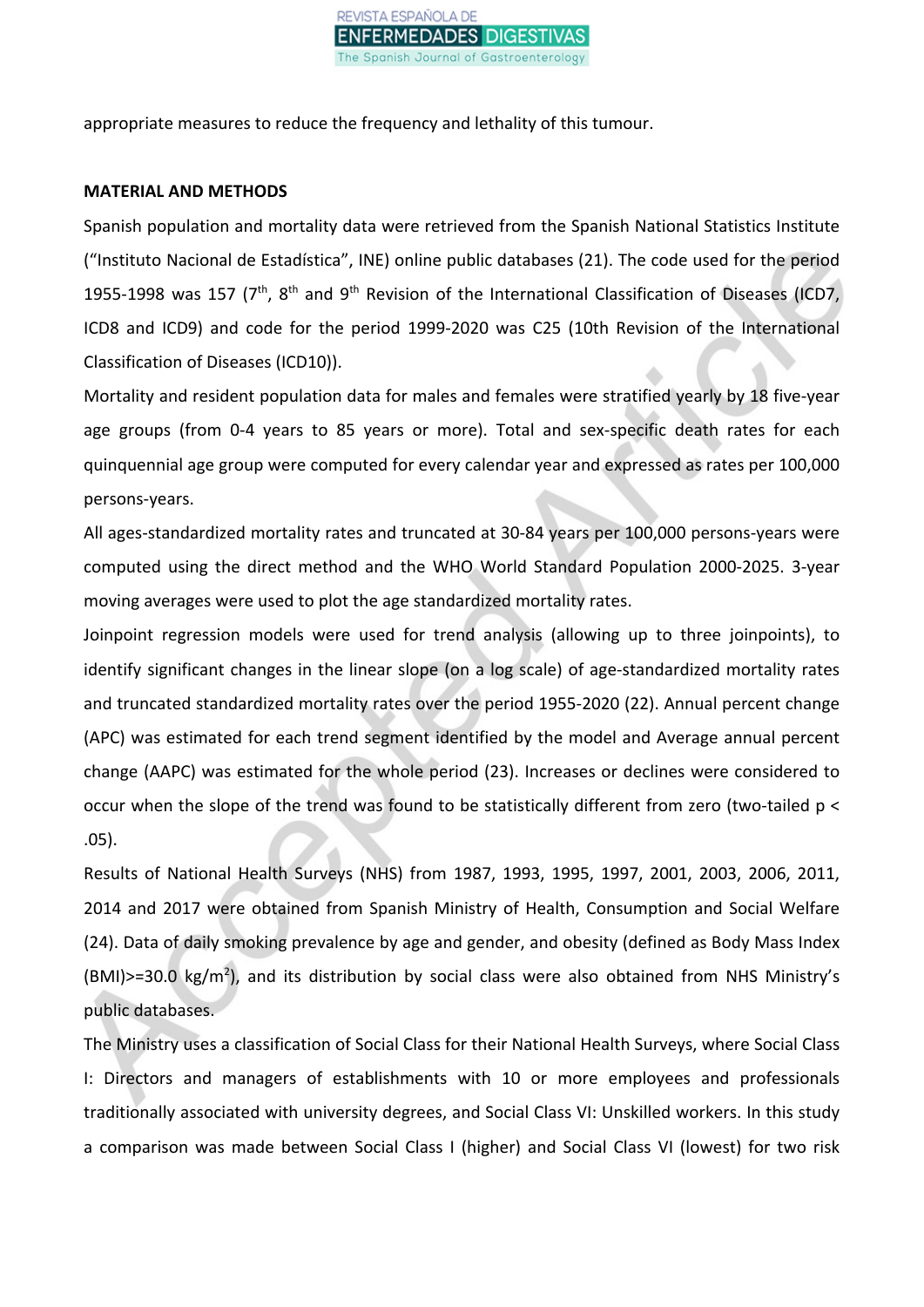factors: obesity and daily smoking by age and gender in every NHS where this information was available.

The joinpoint analysis was performed with Joinpoint Regression Program 4.9.0.0 (obtained from the Surveillance Research Program. National Cancer Institute). The handling of data, graphics and additional statistical analyses were performed with the STATA MP 14 software program.

#### **RESULTS**

Pancreatic cancer age-standardized mortality rates in males increased from 1.24 per 100,000 person-years in 1955 to 8.27 per 100,000 person-years in 2020, and among females from 1.29 per 100,000 person-years in 1955 to 5.68 per 100,000 person-years in 2020 (Figure 1). The mortality males: females ratio evolved from 0.74 in 1955 to 1.01 in 2020.

Mortality rates increased with age in both genders, with a marked increase in older groups, as depicted in Figure 2. During 2020, 71.5% of male deaths and 81.5% of female deaths by pancreatic cancer occurred among those aged 65 years or more. The results suggest that mortality trends have softened in recent decades, particularly among those under 50 years of age.

Joinpont analysis for age-specific and age-standardized mortality rates is shown in Table 1. In males, there was an overall increase in the rates of 3% per annum. Joinpoint analysis detected two change points (1962 and 1988): during the first period (1955-1962) rates increased by 11.07% annually, during the second period (1962-1988) 3.61% and by 0.88% during the third period (1988-2020). In females, there was an overall increase in the rates of 2.6% annually, and joinpoint analysis detected two change points also (1963 and 1990), generating three periods: 1955-1963 (7.5% annually), 1963-1990 (2.43% annually) and 1990-2020 (1.42% annually).

Among males, age-specific mortality rates increased in all age-groups (30-34 years old to 85 or more years old), with AAPC of 2.0% or more from men aged 35-39 to AAPC of 3.9% among those aged 85 or more. Joinpoint analysis shows a statistically significant decrease in APCs among males aged 35-44 from the 90s, but not among females.

Among females, age-specific mortality rates also increased in all age-groups, but AAPCs were lower than among males and AAPC of 2.0% or more began at 50-54 years of age. All-ages standardized mortality rates and truncated standardized mortality rates increased among males and females but with lower AAPCs among females.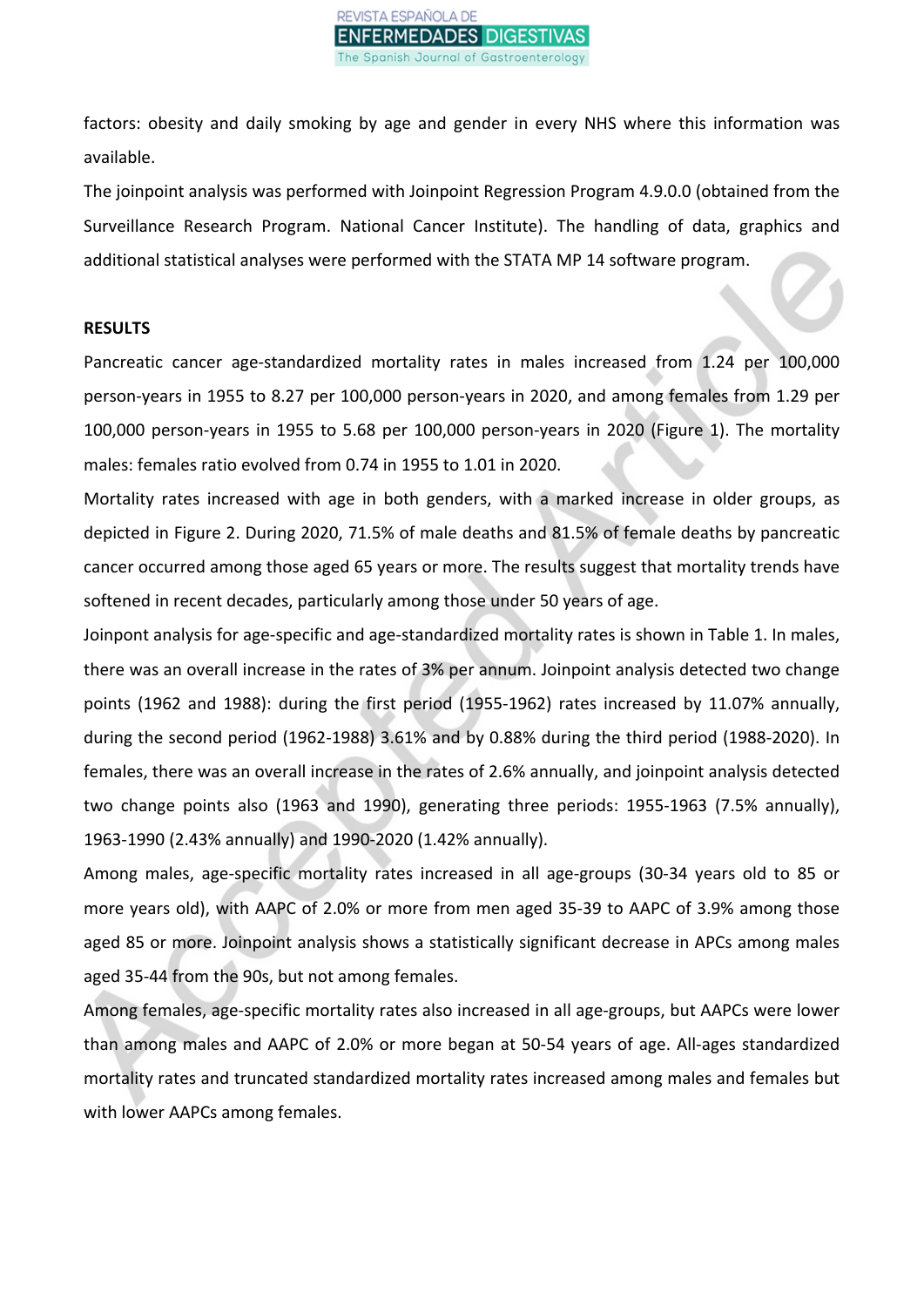

Results of NHS about daily smokers are exposed in Table 2. Results of 10 health surveys, from 1987 to 2017, show the prevalence of daily smokers by age and gender. Prevalence of daily smokers decreased in both genders, but with different slopes: declining steadily in males, but first increasing and later decreasing among females. Results show that decrease rate among males during the period 1987-2017 was 52.5% but among females it was 13.7%.

Results of NHS about obesity are depicted in Figure 3, showing notable increases in the prevalence of obesity in both genders during the period 1993-2017.

In the 1987 NHS, 3.12% of men and 4.74% of women said they had DM. In the following NHS, the prevalence rates increased progressively, and in 2017 the rates were 10.65% in men and 9.11% in women, that is, the prevalence of DM had tripled in men and doubled in women compared to 1987. According to the results of the NHS, the trends in obesity and daily smoking prevalence rates showed striking differences in both genders and in all age groups according to social class, being much higher among social class VI (Table 3).

#### **DISCUSSION**

Mortality rates from pancreatic cancer increased in Spain during the period 1955-2020 in both genders. This rose is attributable to progressive aging of the population, and increasing rates of tobacco smoking, obesity and DM. The role of chronic pancreatitis in these trends is probably much smaller, as the cumulative risk of pancreatic cancer among those with chronic pancreatitis is 1.8% after 10 years and 4% at 20 years (25).

The slower increase in pancreatic cancer mortality rates in the period 1988-2020 in males (APC 0.88%) and 1989-2020 in females (APC 1.42%) could be caused by the decline in tobacco consumption. In Spain, prevalence of daily smoking among males steadily decreased since the 80s while in females it rose until the late 90s and then decreased, and these differences could explain their different AAPCs (0.88% vs 1.42%). These different trends may explain also the negative trends in APC from late 90s to 2020 among males aged<50 years, not found among females. Among older people the impact of decline in smoking prevalence was not so marked, probably due to its cumulative effects during decades of heavy consumption.

The trends in obesity and DM prevalence rates in both sexes and in all age groups in Spain probably explain its upward trends despite the decline in tobacco use. Otherwise, Individuals with the longest duration of obesity have the highest risk of pancreatic cancer, particularly among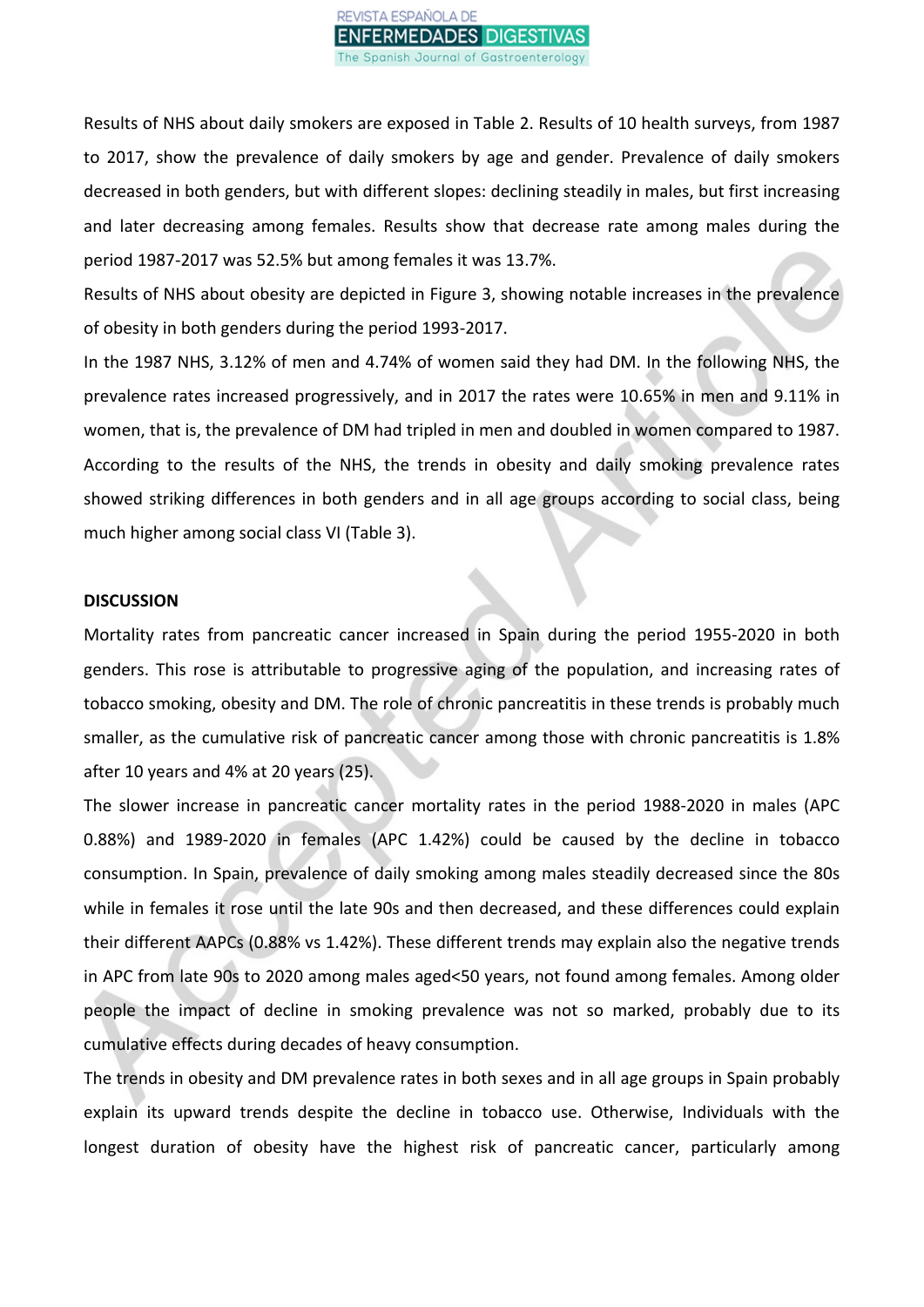individuals who were overweight at younger ages, so, efforts to prevent childhood and youth obesity seem essential (26, 27).

The accuracy of Spanish cancer death certificates has been studied, and deaths from cancer as a whole and leading cancer types as cancer of the pancreas are well certified (28). Moreover, it is unlikely that the change from ICD9 codes to ICD10 implemented in 1999 has had an impact on the reliability of Spanish mortality data, as the codes are very similar, and trends in the leading causes of death have not been greatly affected by the revisions in ICD10 (29).

Diagnostic procedures have improved dramatically from 1955 to the present day. For example, techniques like Computerized Tomography were not implemented until the late 1970s and did not spread to a majority of centres until the 1980s. Therefore, an underestimation of pancreatic cancer diagnosis in previous years cannot be ruled out.

The US Preventive Services Task Force found no evidence that screening for pancreatic cancer or treatment of screen-detected pancreatic cancer improves disease-specific morbidity or mortality, or all-cause mortality, and reaffirms previous recommendation against screening for pancreatic cancer in asymptomatic individuals (30, 31).

Though survival in pancreatic cancer is still disappointingly low, a moderate improvement (slightly higher in men) has been described in some countries in the last years, which could have slowed the increase in the mortality rates since the 90s (32). Multimodality therapy with effective surgery, chemotherapy, and radiation are generally necessary to optimize long-term outcomes. While advances in surgery have led to improved outcomes over in recent decades, the development of more effective systemic therapies based on improved molecular approaches will be necessary to make further strides in pancreatic cancer care (33). Multidisciplinary work teams need to be formed for the best use of existing resources in order to improve current results, focusing on early diagnosis, apply more refined surgical techniques, greater attention to perioperative and postoperative care and the application of novel chemotherapy and even radiotherapy treatment protocols (34). For example, recent randomized controlled trials are showing promising results with neoadjuvant chemotherapy with Folfirinox or Gemcitabine in borderline resectable tumors (33, 35). Social class is associated with the prevalence of daily smoking, and NHS show that the prevalence of daily smoking and obesity among male and female unqualified workers (Social Class VI) is remarkably higher than those among high-qualified professionals (Social Class I). Another frequent problem in the most disadvantaged social classes is the delay in attending healthcare services in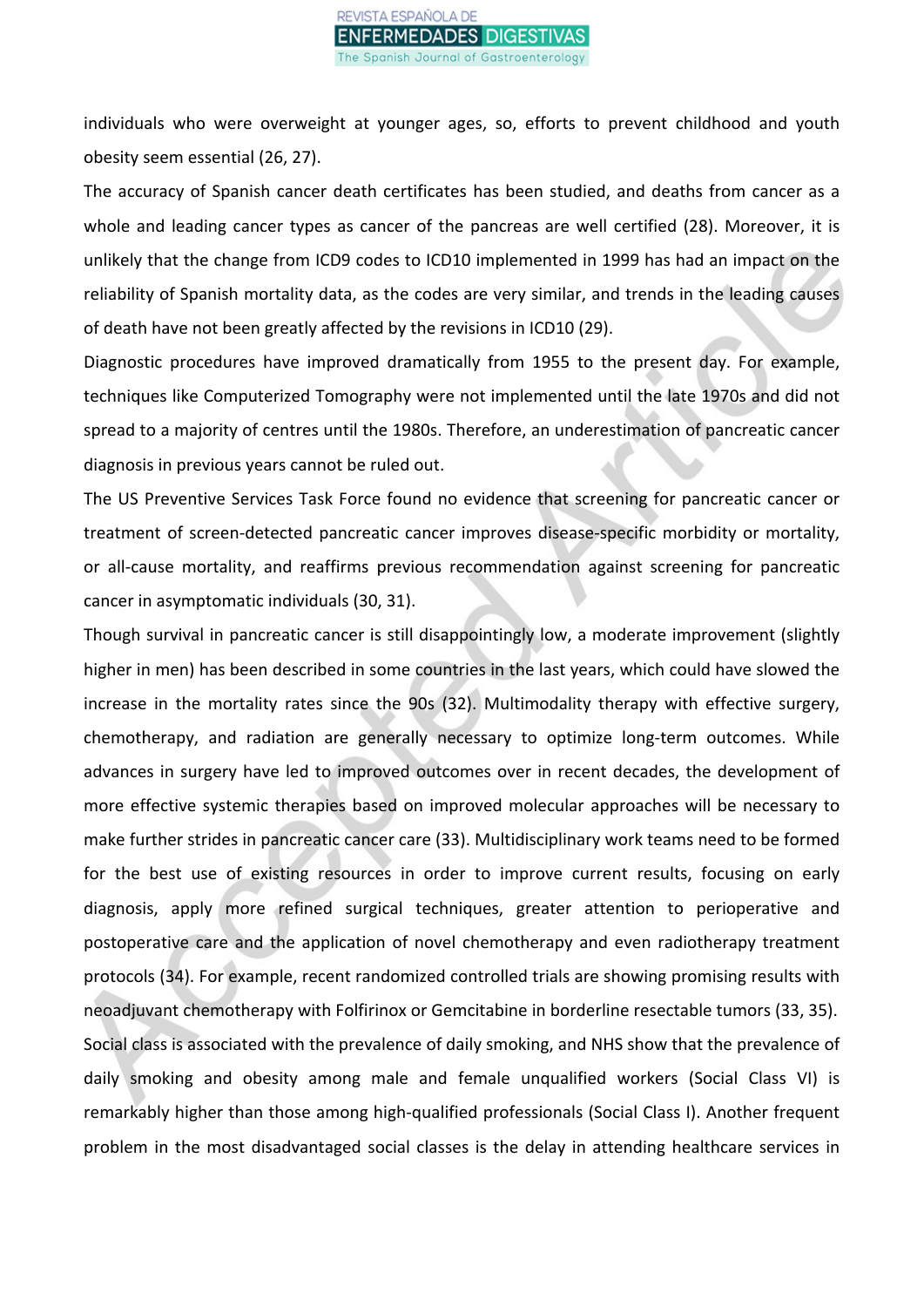case of illness. So, the implementation of preventive measures aimed at reducing the incidence and mortality of pancreatic cancer should be offered with greater emphasis on the most disadvantaged social classes.

These results need to be interpreted with caution. This study is limited by its ecological nature and the assumption that the higher prevalence of these risk factors found in other studies is also high among Spanish patients with this disease. Our results attempt to help identify trends and generate etiological hypotheses, but do not provide any direct evidence on the role of specific exposures such as obesity, diabetes, smoking and social class.

However, these results highlight the need for epidemiologic research to elucidate the causes of the increase in the incidence and mortality of pancreatic cancer in Spain, as well as to reinforce strategies to improve the early diagnosis and treatment of this cancer, curb the epidemic of smoking and obesity and shift the Spanish population towards a healthier diet and more active lifestyles. Research on procedures for early diagnosis and promising treatments such as neoadjuvant chemotherapy are also priorities to improve the low survival rates of this disease.

Table 1. Table 1. Joinpoint analysis of trends in age-specific mortality rates, Age-standardized mortality rates (Age-std) and truncated age-standardized 30-84 years mortality rates (Trunc-std) of pancreatic cancer, Spain, by gender, 1955-2010. Annual average percent change (AAPC) and Annual percent change (APC).

| Gender | Age       | Joinpoints     | AAPC   | <b>APC Period 1</b> | <b>APC Period 2</b> | APC Period 3 |
|--------|-----------|----------------|--------|---------------------|---------------------|--------------|
|        | group     |                |        |                     |                     |              |
| Males  |           |                |        |                     |                     |              |
|        | 30-34     | $\mathbf 0$    | 0.43   | 1955-2020:0.43      |                     |              |
|        | $35 - 39$ | $\overline{2}$ | $2.2*$ | 1955-1960:29.97*    | 1960-1990:2.22*     | 1990-2020:   |
|        |           |                |        |                     |                     | $-1.83*$     |
|        | 40-44     | $\overline{2}$ | $2.0*$ | 1955-1962:14.39*    | 1962-1996:2.62*     | 1996-2020:   |
|        |           |                |        |                     |                     | $-2.21*$     |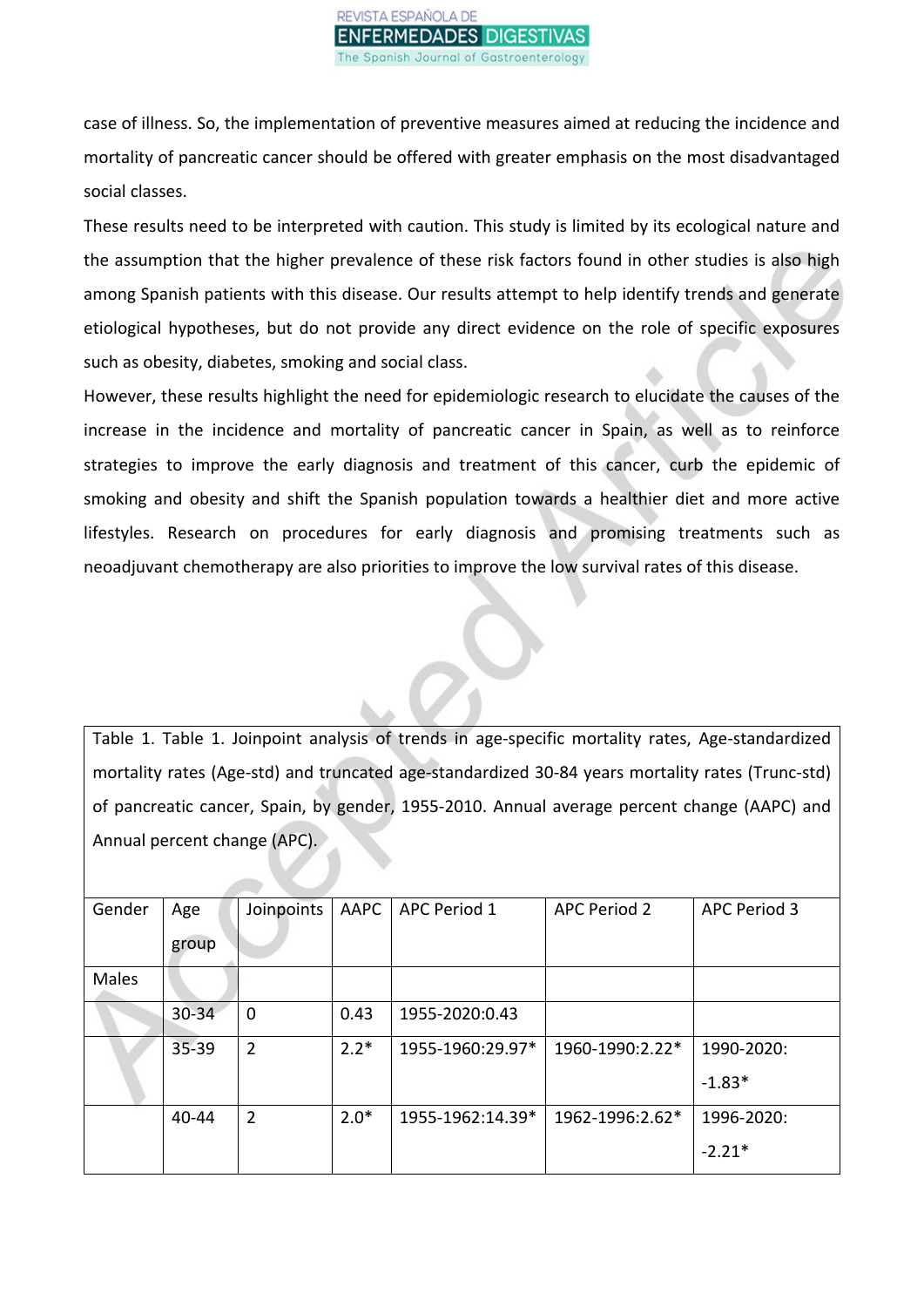|         | 45-49     | $\overline{2}$ | $2.5*$  | 1955-1959:24.97* | 1959-2001:2.47* | 2001-2020: -1.51 |
|---------|-----------|----------------|---------|------------------|-----------------|------------------|
|         | 50-54     | $\overline{2}$ | $2.5*$  | 1955-1963:9.75*  | 1963-1999:2.55* | 1999-2020: -0.34 |
|         | 55-59     | $\overline{2}$ | $2.9*$  | 1955-1961:15.20* | 1961-1995:2.78* | 1995-2020:0.35   |
|         | 60-64     | $\overline{2}$ | $3.0*$  | 1955-1963:11.0*  | 1963-1990:2.93* | 1990-2020:1.11*  |
|         | 65-69     | $\overline{2}$ | $3.0*$  | 1955-1962:10.77* | 1962-1985:3.77* | 1985-2020:1.10*  |
|         | 70-74     | $\overline{2}$ | $3.3*$  | 1955-1960:13.74* | 1960-1984:4.19* | 1984-2020:1.29*  |
|         | 75-79     | $\overline{2}$ | $3.4*$  | 1955-1968:8.74*  | 1968-1987:3.80* | 1987-2020:1.08*  |
|         | 80-84     | $\mathbf{1}$   | $3.1*$  | 1955-1988:5.08*  | 1988-2020:1.01* |                  |
|         | $85+$     | $\mathbf{1}$   | $3.9*$  | 1955-1985:7.36*  | 1985-2020:1.02* |                  |
|         | Age-std   | $\overline{2}$ | $3.0*$  | 1955-1962:11.07* | 1962-1988:3.61* | 1988-2020:0.88*  |
|         | Trunc-    | $\overline{2}$ | $3.0*$  | 1955-1962:10.93* | 1962-1988:3.50* | 1988-2020:0.88*  |
|         | std       |                |         |                  |                 |                  |
| Females |           |                |         |                  |                 |                  |
|         | 30-34     | $\mathbf 0$    | 0.48    | 1955-2020:0.48   |                 |                  |
|         | $35 - 39$ | 0              | $0.88*$ | 1955-2020:0.88*  |                 |                  |
|         | 40-44     | $\overline{2}$ | 0.9     | 1955-1979: -1.01 | 1979-1994:5.30* | 1994-2020:0.23   |
|         | 45-49     | 0              | $1.84*$ | 1955-2020:1.84*  |                 |                  |
|         | 50-54     | $\mathbf{1}$   | $2.2*$  | 1955-1962:6.37   | 1962-2020:1.68* |                  |
|         | $55 - 59$ | $\mathbf{1}$   | $2.4*$  | 1955-1962:7.89*  | 1962-2020:1.81* |                  |
|         | 60-64     | $\mathbf{1}$   | $2.3*$  | 1955-1963:7.79*  | 1963-2020:1.60  |                  |
|         | 65-69     | $\mathbf{1}$   | $2.5*$  | 1955-1965:6.60*  | 1965-2020:1.75* |                  |
|         | 70-74     | $\overline{2}$ | $3.0*$  | 1955-1961:15.63* | 1961-1987:2.45* | 1987-2020:1.28*  |
|         | 75-79     | $\overline{2}$ | $2.8*$  | 1955-1969:6.43*  | 1969-1988:2.71* | 1988-2020:1.29*  |
|         | 80-84     | $\mathbf{1}$   | $2.8*$  | 1955-1985:4.74*  | 1985-2020:1.24* |                  |
|         | $85+$     | $\mathbf{1}$   | $3.1*$  | 1955-1993:4.70*  | 1993-2020:0.96* |                  |
|         | Age-std   | $\overline{2}$ | $2.6*$  | 1955-1963:7.50*  | 1963-1990:2.43* | 1990-2020:1.42*  |
|         | Trunc-    | $\overline{2}$ | $2.5*$  | 1955-1963:7.68*  | 1963-1989:2.25* | 1989-2020:1.46*  |
|         | std       |                |         |                  |                 |                  |
|         |           |                |         |                  |                 |                  |

 $*P< 0.05$ .

REVISTA ESPAÑOLA DE ENFERMEDADES DIGESTIVAS

The Spanish Journal of Gastroenterology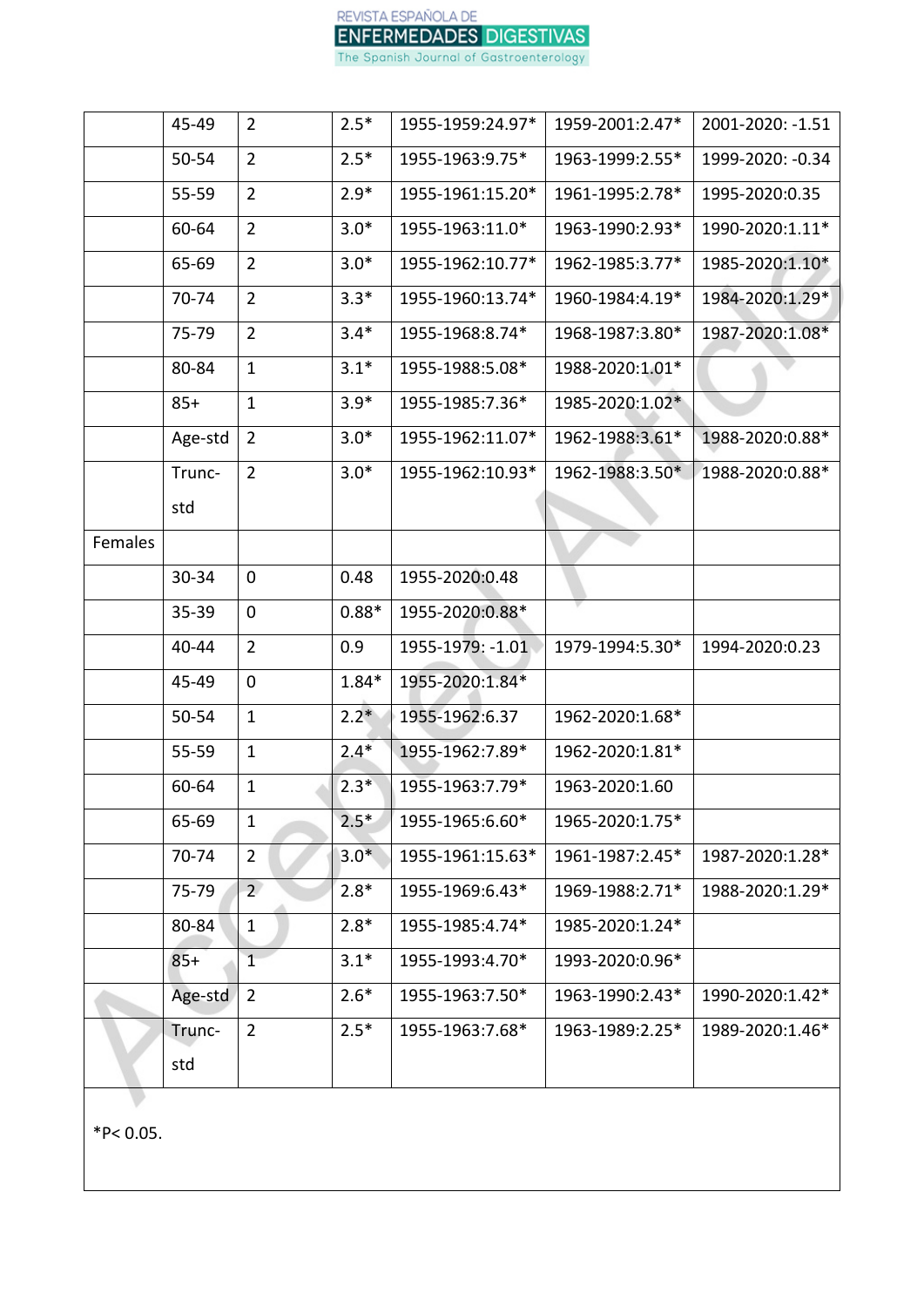

Table 2. Prevalence of daily smokers in Spain by age and gender. Results of NHS 1987 to 2017. Results exposed in percentage.

| Gender  | <b>NHS</b> | Age groups |           |       |       |       |       |          |       |
|---------|------------|------------|-----------|-------|-------|-------|-------|----------|-------|
|         |            | $15 - 24$  | $25 - 34$ | 35-44 | 45-54 | 55-64 | 65-74 | 75<br>or | All   |
|         |            |            |           |       |       |       |       | more     |       |
| Males   |            |            |           |       |       |       |       |          |       |
|         | 1987       | 55.22      | 66.04     | 59.52 | 55.98 | 48.33 | 36.78 | 27.89    | 53.87 |
|         | 1993       | 38.60      | 57.92     | 57.47 | 48.41 | 37.37 | 22.36 | 16.29    | 43.98 |
|         | 1995       | 38.95      | 56.01     | 52.31 | 45.08 | 40.88 | 30.14 | 14.20    | 43.50 |
|         | 1997       | 35.95      | 53.42     | 57.69 | 48.92 | 34.33 | 22.76 | 15.12    | 42.11 |
|         | 2001       | 36.48      | 48.05     | 52.02 | 43.43 | 35.57 | 19.46 | 13.42    | 39.21 |
|         | 2003       | 34.74      | 38.65     | 44.39 | 41.81 | 26.82 | 18.99 | 8.56     | 34.15 |
|         | 2006       | 24.96      | 40.16     | 37.41 | 38.83 | 28.45 | 18.64 | 8.93     | 31.56 |
|         | 2011       | 22.48      | 35.68     | 32.83 | 34.34 | 26.26 | 16.16 | 7.91     | 27.87 |
|         | 2014       | 21.43      | 35.09     | 32.74 | 33.57 | 28.56 | 16.38 | 8.24     | 27.57 |
|         | 2017       | 19.96      | 32.89     | 32.45 | 29.43 | 26.07 | 16.51 | 7.66     | 25.58 |
| Females |            |            |           |       |       |       |       |          |       |
|         | 1987       | 48.44      | 44.82     | 21.11 | 6.33  | 3.16  | 1.85  | 1.55     | 21.75 |
|         | 1993       | 33.83      | 41.32     | 27.66 | 11.73 | 5.40  | 1.63  | 1.54     | 20.77 |
|         | 1995       | 40.54      | 46.94     | 32.40 | 14.19 | 7.27  | 2.10  | 0.48     | 24.51 |
|         | 1997       | 34.48      | 50.16     | 35.34 | 17.94 | 5.68  | 1.67  | 0.90     | 24.77 |
|         | 2001       | 36.92      | 40.32     | 39.55 | 22.76 | 8.18  | 2.45  | 0.56     | 24.65 |
|         | 2003       | 31.10      | 34.13     | 36.02 | 25.51 | 7.54  | 2.36  | 0.81     | 22.39 |
|         | 2006       | 28.93      | 30.16     | 30.73 | 28.47 | 11.77 | 3.86  | 1.37     | 21.51 |
|         | 2011       | 20.95      | 28.26     | 28.25 | 29.97 | 15.35 | 4.58  | 0.76     | 20.22 |
|         | 2014       | 15.46      | 24.84     | 24.52 | 26.42 | 20.82 | 6.74  | 1.24     | 18.60 |
|         | 2017       | 15.05      | 24.31     | 24.82 | 26.37 | 22.16 | 7.82  | 2.01     | 18.76 |
|         |            |            |           |       |       |       |       |          |       |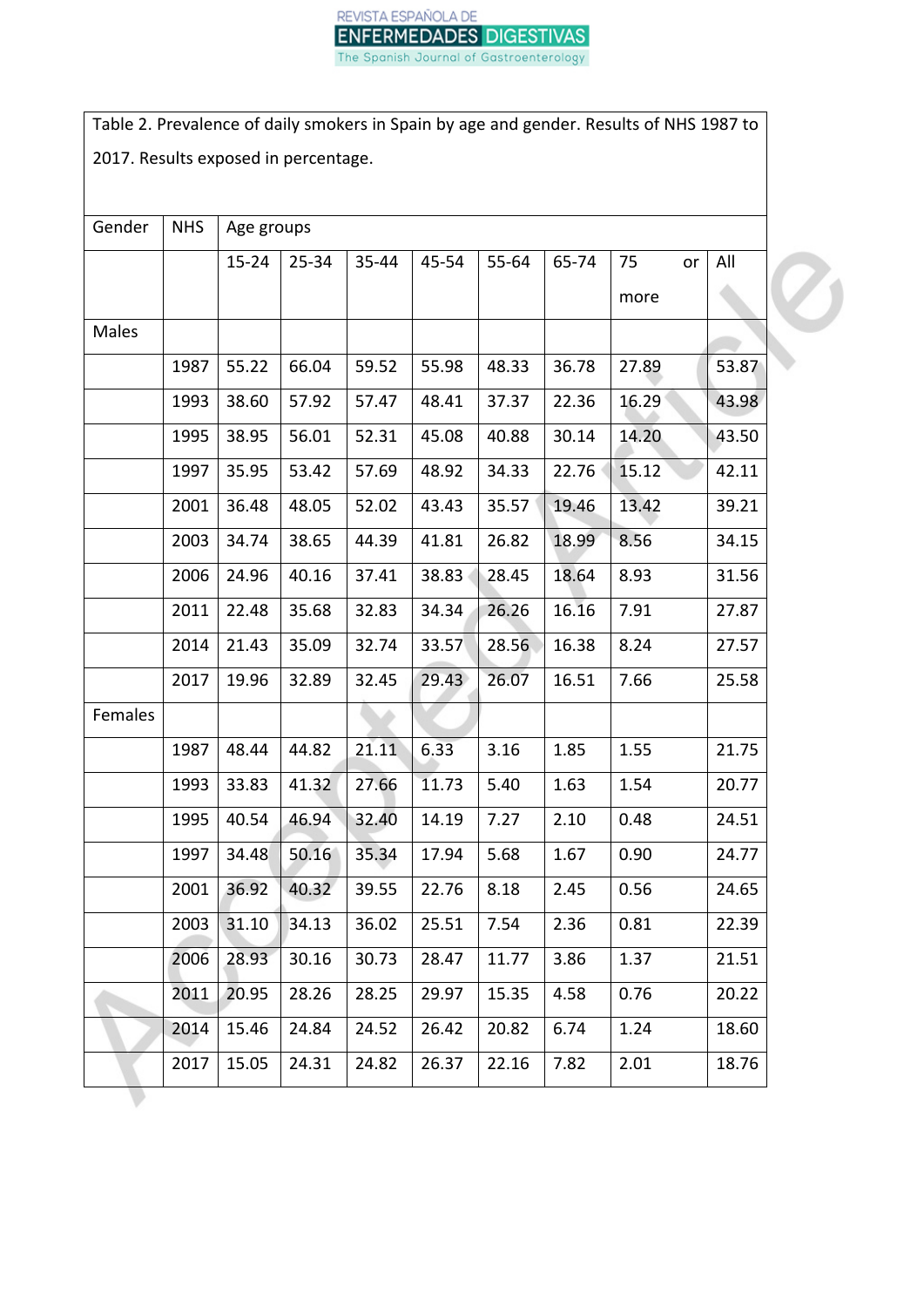

Table 3. Obesity and daily smoking in Spain. Comparison between Social Class I and VI by age group and gender. Results of NHS from 2001 to 2017. Prevalence rates in percentage. Obesity and Social Class definitions in text.

Obesity

| Age group     | Gender  | Social                   | 2001  | 2003  | 2006  | 2011  | 2014  | 2017  |
|---------------|---------|--------------------------|-------|-------|-------|-------|-------|-------|
|               |         | Class                    |       |       |       |       |       |       |
|               |         |                          |       |       |       |       |       |       |
|               |         |                          |       |       |       |       |       |       |
| 25-44         | Males   | $\mathsf{I}$             | 5.93  | 10.01 | 12.17 | 7.85  | 9.74  | 8.56  |
|               |         | VI                       | 16.73 | 14.70 | 12.65 | 15.43 | 14.31 | 14.41 |
|               | Females | $\mathsf{I}$             | 3.29  | 1.72  | 2.93  | 4.22  | 3.05  | 4.0   |
|               |         | VI                       | 9.76  | 15.77 | 15.67 | 16.05 | 21.12 | 19.19 |
| 45-64         | Males   | $\overline{1}$           | 13.18 | 10.31 | 17.72 | 14.64 | 15.95 | 13.77 |
|               |         | VI                       | 14.31 | 20.67 | 23.59 | 26.57 | 25.02 | 25.04 |
|               | Females | $\mathbf{I}$             | 3.42  | 11.34 | 7.90  | 6.17  | 4.93  | 7.20  |
|               |         | VI                       | 27.88 | 27.78 | 24.03 | 22.17 | 23.22 | 23.31 |
| 65<br>or      | Males   | $\overline{\phantom{a}}$ | 18.30 | 13.24 | 17.12 | 19.0  | 13.9  | 14.58 |
| more          |         |                          |       |       |       |       |       |       |
|               |         | VI                       | 13.48 | 18.53 | 22.46 | 27.19 | 24.76 | 23.43 |
|               | Females | Ŀ                        |       | 10.02 | 19.51 | 4.03  | 5.89  | 15.95 |
|               |         | VI                       | 33.09 | 24.40 | 28.57 | 29.04 | 30.31 | 32.05 |
|               |         |                          |       |       |       |       |       |       |
|               |         |                          |       |       |       |       |       |       |
| Daily smokars |         |                          |       |       |       |       |       |       |

ally smokers

| Age group | Gender | Social | 2001  | 2003  | 2006  | 2011  | 2014  | 2017  |
|-----------|--------|--------|-------|-------|-------|-------|-------|-------|
|           |        | Class  |       |       |       |       |       |       |
|           |        |        |       |       |       |       |       |       |
| 25-44     | Males  |        | 39.14 | 29.99 | 24.95 | 16.13 | 21.58 | 15.53 |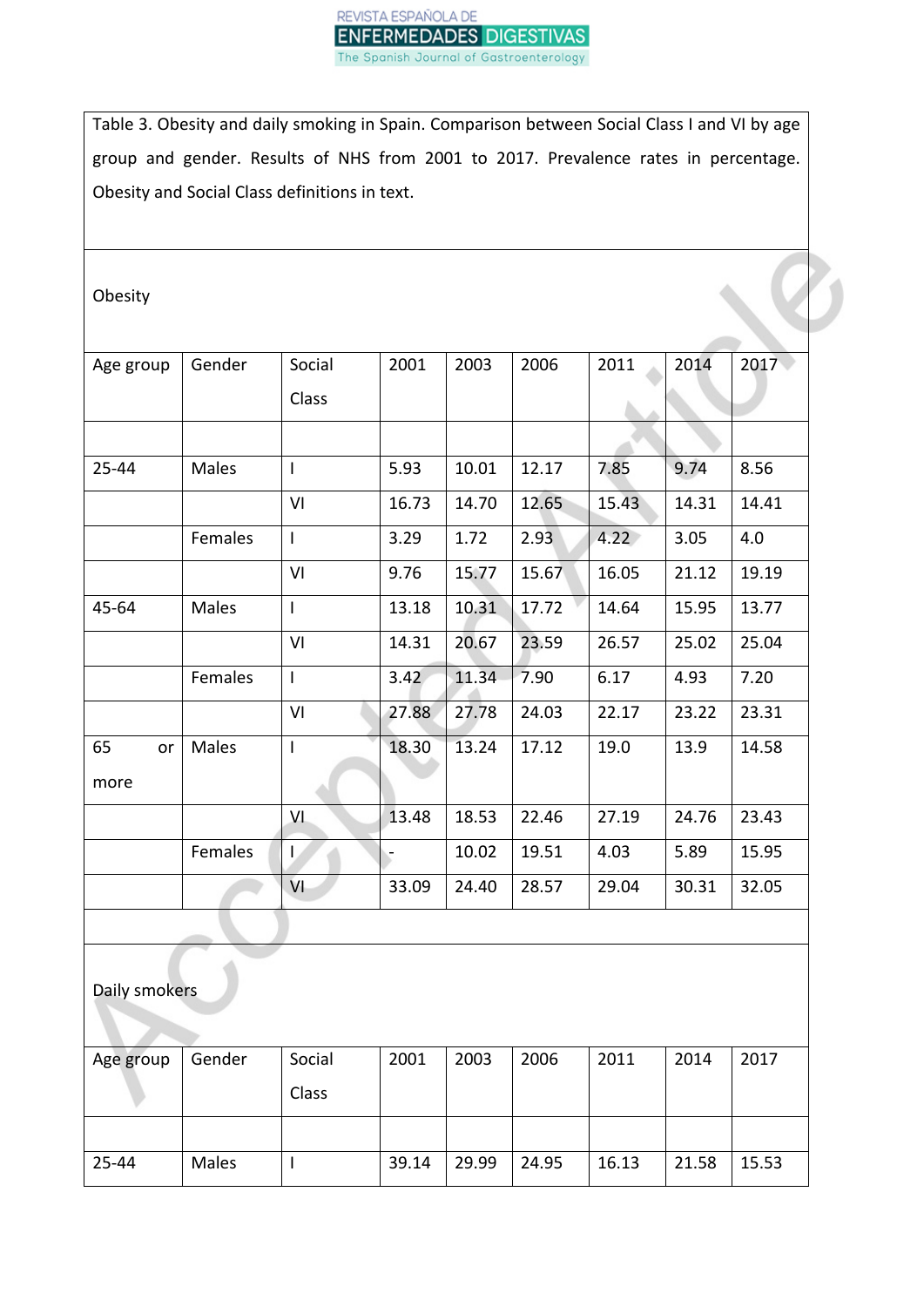

| VI                      | 55.31                        | 48.35 | 41.85 | 41.36 | 41.38 | 45.52 |
|-------------------------|------------------------------|-------|-------|-------|-------|-------|
| Females<br>$\mathbf{I}$ | 32.37                        | 21.19 | 18.73 | 20.53 | 14.3  | 12.02 |
| VI                      | 47.34                        | 40.61 | 32.54 | 28.61 | 25.88 | 30.22 |
| Males<br>$\mathbf{I}$   | 38.88                        | 25.18 | 20.1  | 22.98 | 18.99 | 15.6  |
| VI                      | 49.69                        | 38.42 | 38.2  | 37.46 | 37.13 | 30.81 |
| Females<br>$\mathbf{I}$ | 36.64                        | 27.88 | 25.71 | 26.63 | 22.16 | 16.03 |
| VI                      | 16.12                        | 13.13 | 22.3  | 24.61 | 26.47 | 25.81 |
| Males<br>I.             | 11.7                         | 12.54 | 11.61 | 14.05 | 15.3  | 11.39 |
|                         |                              |       |       |       |       |       |
| VI                      | 18.95                        | 16.15 | 14.58 | 11.08 | 14.25 | 15.49 |
| Females<br>$\mathbf{I}$ | $\qquad \qquad \blacksquare$ | 11.78 | 14.13 | 10.33 | 10.4  | 11.09 |
|                         | 2.82                         | 0.47  | 1.57  | 1.37  | 2.42  | 4.2   |
|                         | VI                           |       |       |       |       |       |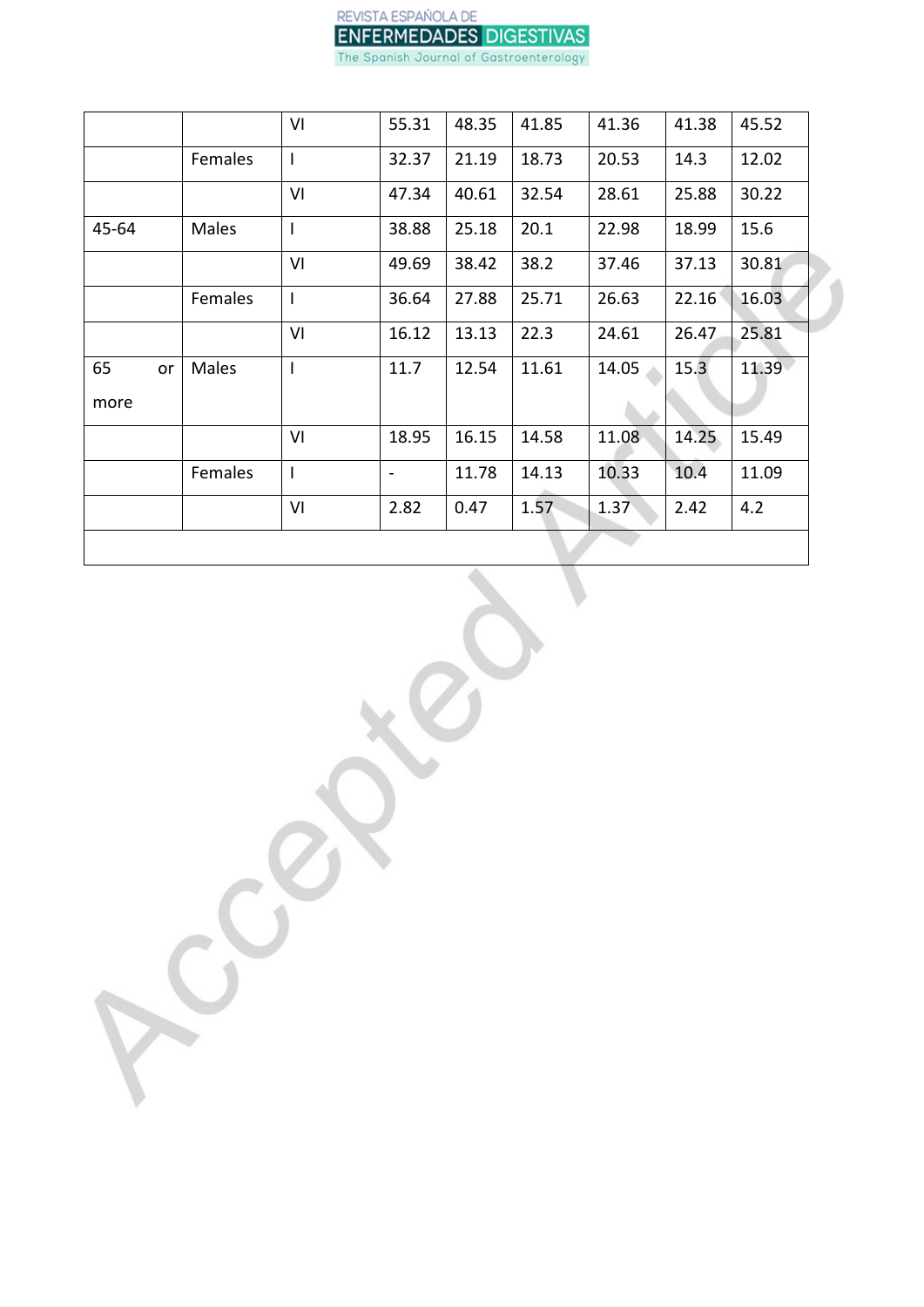



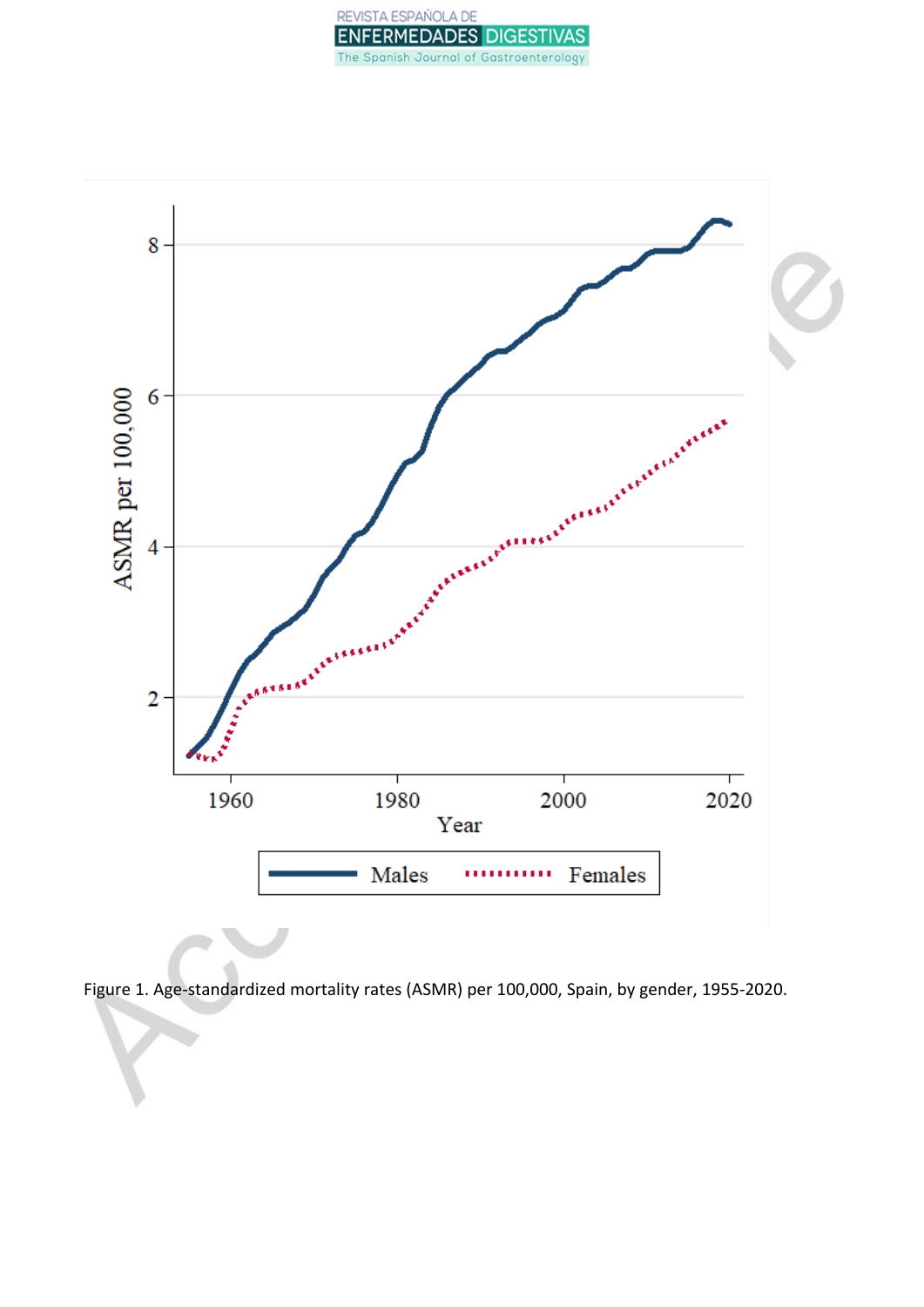## REVISTA ESPAÑOLA DE **ENFERMEDADES DIGESTIVAS** The Spanish Journal of Gastroenterology



Figure 2. Age-specific mortality rates per 100,000, Spain, by gender, 1955-2020. (A: Males. B: Females).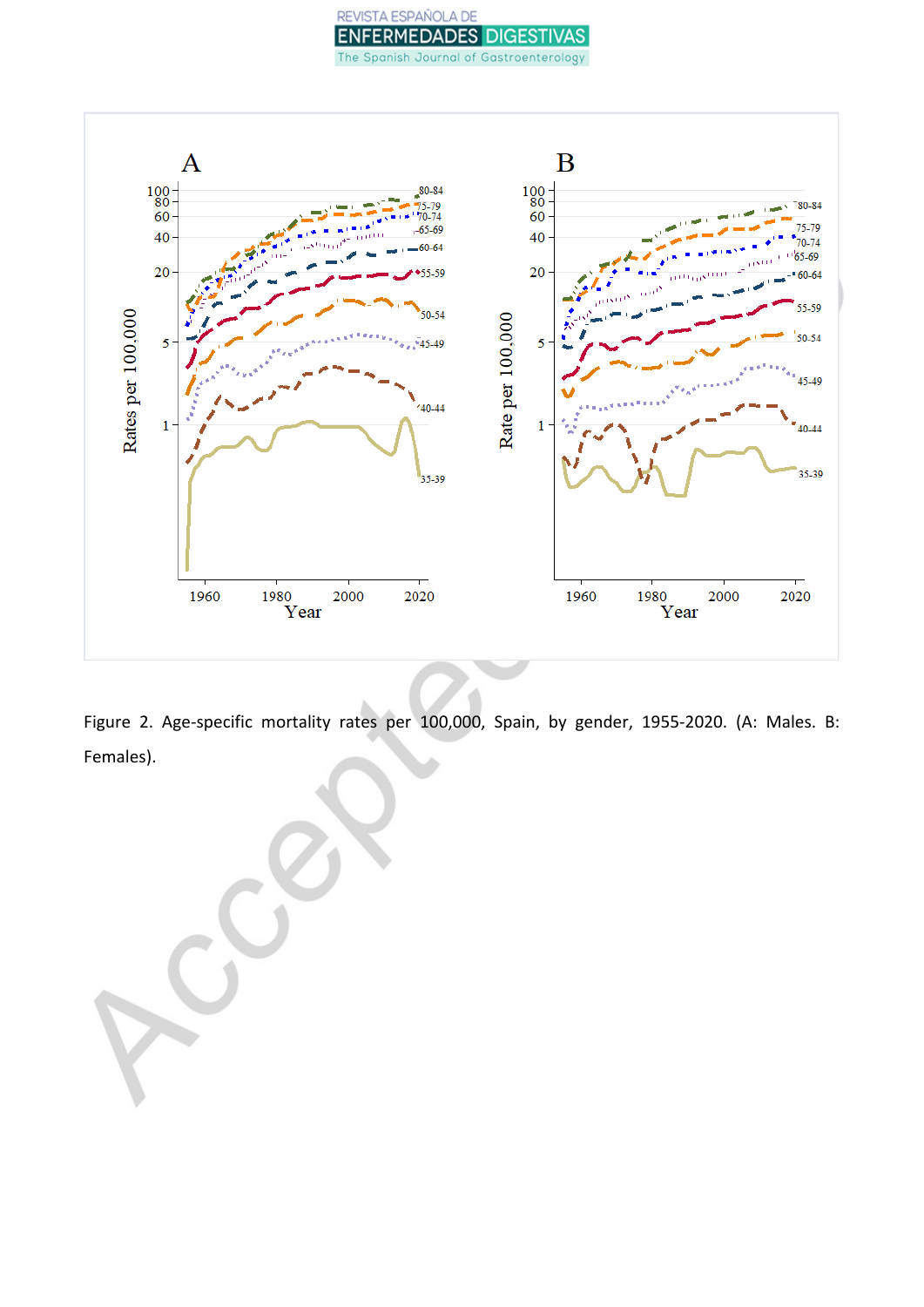## REVISTA ESPAÑOLA DE **ENFERMEDADES DIGESTIVAS** The Spanish Journal of Gastroenterology



Figure 3. Age-specific obesity rates by gender. Spanish NHS 1987-2017. (A: Males. B: Females).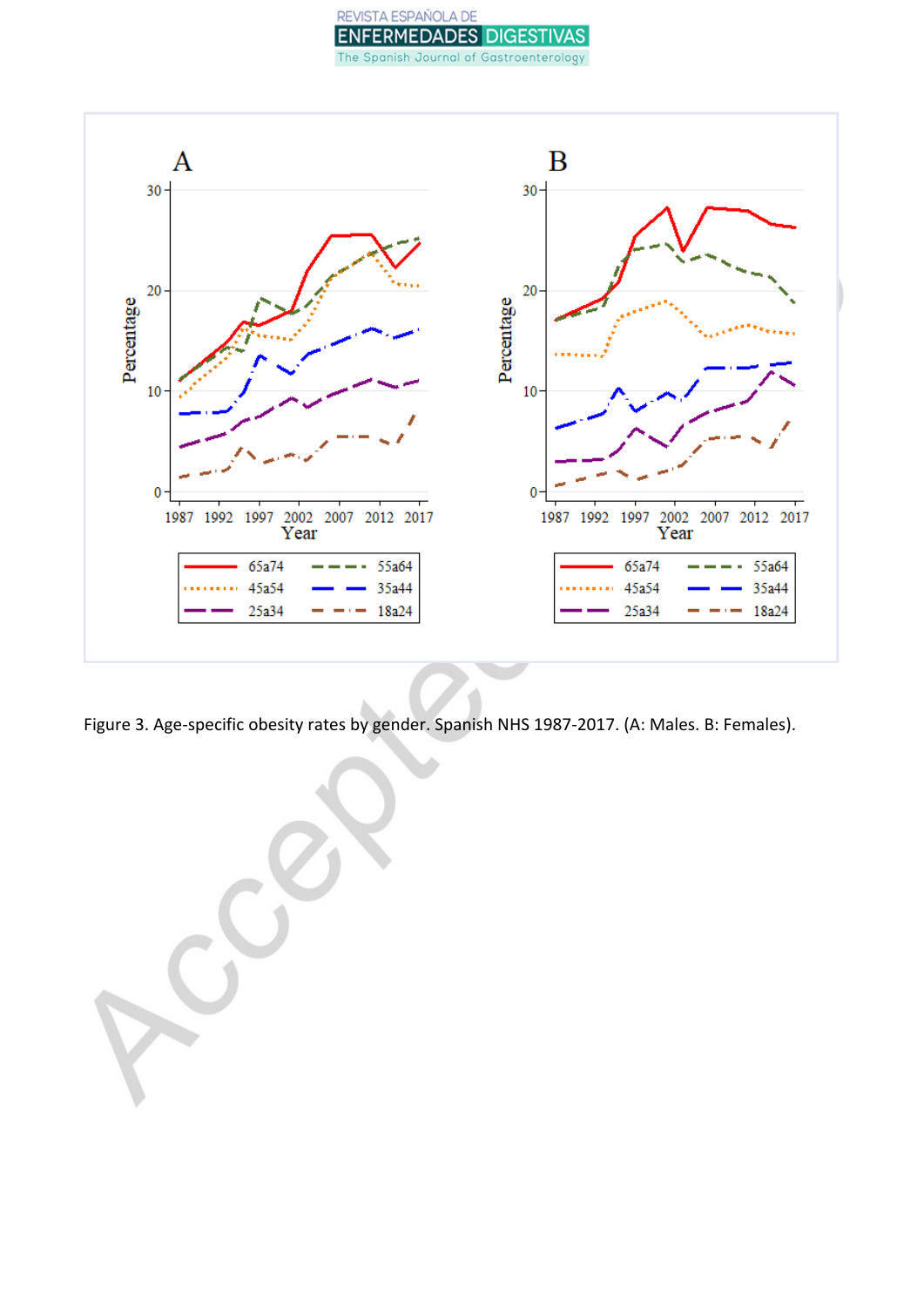

#### REFERENCES

- 1. Sung H, Ferlay J, Siegel RL, et al. Global Cancer Statistics 2020: GLOBOCAN Estimates of Incidence and Mortality Worldwide for 36 Cancers in 185 Countries. CA Cancer J Clin 2021; 71: 209-49.
- 2. Sociedad Española de Oncología Médica. Las cifras del cáncer en España: 2021. Madrid: SEOM.2021.
- 3. Jacobs EJ, Chanock SJ, Fuchs CS, et al. Family history of cancer and risk of pancreatic cancer: a pooled analysis from the Pancreatic Cancer Cohort Consortium (PanScan). Int J Cancer 2010; 127: 1421-28.
- 4. Yadab D, Lowenfels AB. The epidemiology of pancreatitis and pancreatic cancer. Gastroenterology 2013; 144: 1252-61.
- 5. Mizrahi JD, Surana R, Valle JW, et al. Pancreatic cancer. Lancet 2020; 395: 2008-20.
- 6. Park W, Chawla A, O'Reilly EM. Pancreatic Cancer: A Review**.** JAMA 2021; 326: 851-62.
- 7. Li D, Morris JS, Liu J, et al. Body Mass Index and risk, age of onset, and survival in patients with pancreatic cancer. JAMA 2009; 301: 2553-62.
- 8. Stevens RJ, Roddam AW, Spencer EA, et al, on behalf of the Million Women Study Collaborators. Factors associated with incident and fatal pancreatic cancer in a cohort of middle-aged women. Int J Cancer 2009; 124: 2400-5.
- 9. Arslan AA, Helzlsouer KJ, Kooperberg C, et al. Anthropometric measures, body mass index, and pancreatic cancer: a pooled analysis from the Pancreatic Cancer Cohort Consortium (PanScan). Arch Intern Med 2010; 170: 791-802.
- 10. Jacobs EJ, Newton CC, Patel AV, et al. The association between Body Mass Index and pancreatic cancer: variation by age at Body Mass Index assessment. Am J Epidemiol 2020; 189: 108-15.
- 11. Andersen DK, Korc M, Petersen GM, et al. Diabetes, pancreatogenic diabetes, and pancreatic cancer. Diabetes 2017; 66: 1103-10.
- 12. GBD 2015 Tobacco Collaborators. Smoking prevalence and attributable disease burden in 195 countries and territories, 1990–2015: a systematic analysis from the Global Burden of Disease Study 2015. Lancet 2017; 389: 1885-906.
- 13. McGuigan A, Kelly P, Turkington RC, et al. Pancreatic cancer: A review of clinical diagnosis, epidemiology, treatment and outcomes. World J Gastroenterol 2018; 24: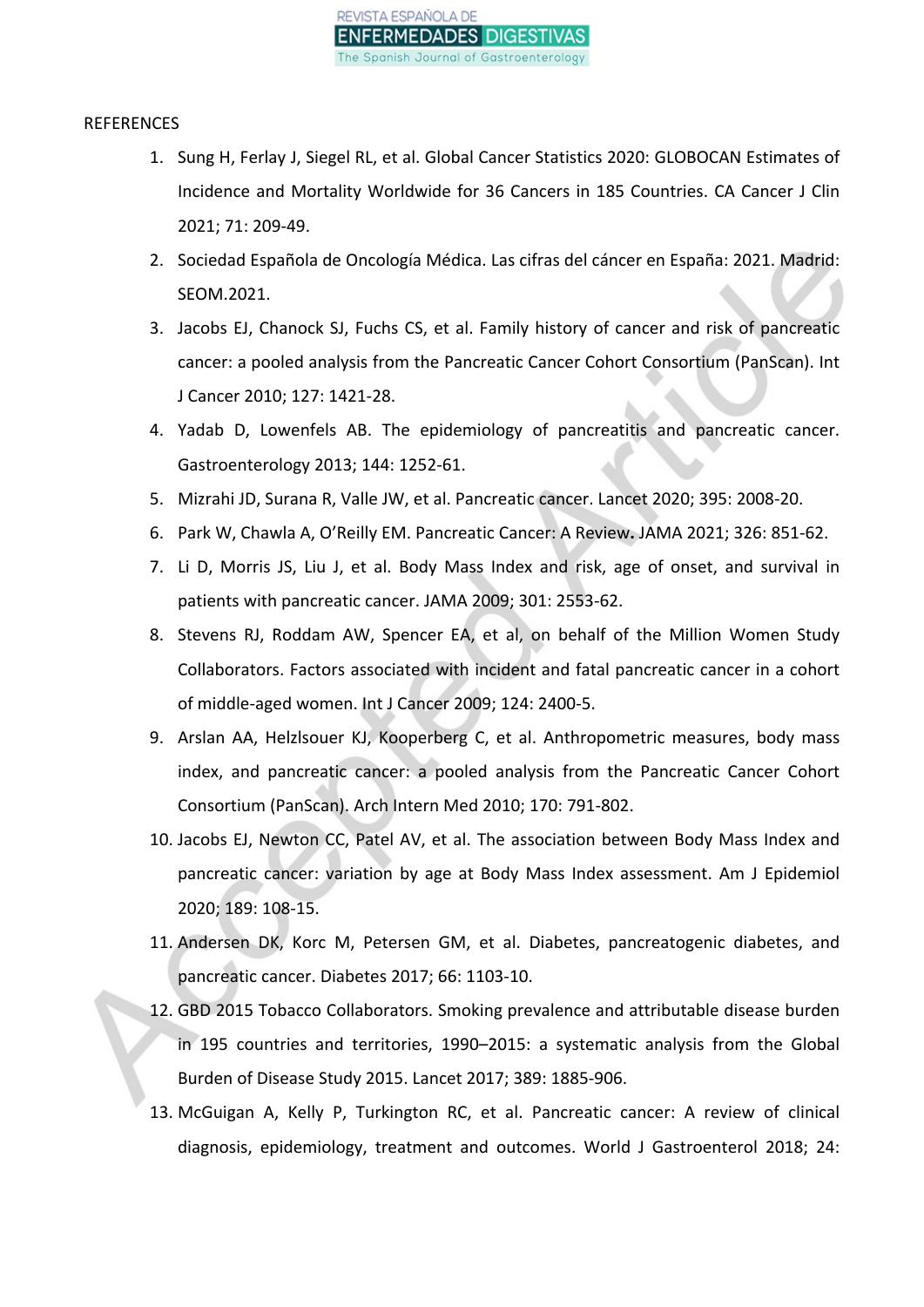

4846-61.

- 14. Rawla P, Sunkara T, Gaduputi V. Epidemiology of pancreatic cancer: Global trends, etiology and risk factors. World J Oncol 2019; 10: 10-27.
- 15. GBD 2017 Pancreatic Cancer Collaborators. The global, regional, and national burden of pancreatic cancer and its attributable risk factors in 195 countries and territories, 1990–2017: a systematic analysis for the Global Burden of Disease Study 2017. Lancet Gastroenterol Hepatol 2019; 4: 934-47.
- 16. Zheng J, Guinter MA, Merchant AT, et al. Dietary patterns and risk of pancreatic cancer: a systematic review. Nutr Rev 2017; 75: 883-908.
- 17. Rahib L, Smith BD, Aizenberg R, et al. Projecting cancer incidence and deaths to 2030: the unexpected burden of thyroid, liver, and pancreas cancers in the United States. Cancer Res 2014; 74: 2913-21.
- 18. NCD Risk Factor Collaboration (NCD-RisC). Trends in adult body-mass index in 200 countries from 1975 to 2014: a pooled analysis of 1698 population-based measurement studies with 19.2 million participants. Lancet 2016; 387: 1377-96.
- 19. NCD Risk Factor Collaboration (NCD-RisC). Worldwide trends in diabetes since 1980: a pooled analysis of 751 population-based studies with 4.4 million participants. Lancet 2016; 387: 1513-30.
- 20. Gutiérrez-Fisac JL, Suárez M, Neira M, et al. Tendencia de los principales factores de riesgo de enfermedades crónicas. España, 2001-2011/12. Madrid: Ministerio de Sanidad, Servicios Sociales e Igualdad, 2013.
- 21. INEbase/Sociedad-INE. Instituto Nacional de Estadística. (Accessed November 10, 2021) Available from: https://www.ine.es/dyngs/INEbase/es/categoria.htm?c=Estadistica\_P&cid=125473597 1047
- 22. Kim HJ, Fay MP, Feuer EJ, et al. Permutation tests for joinpoint regression with applications to cancer rates. Stat Med 2000; 19: 335-51 (correction: 2001; 20: 655).
- 23. Clegg LX, Hankey BF, Tiwari R, et al. Estimating average annual per cent change in trend analysis. Stat Med 2009; 28: 3670-82.
- 24. Ministerio de Sanidad, Consumo y Bienestar Social. Encuestas Nacionales de Salud. (Accessed November 10, 2021). Available from: